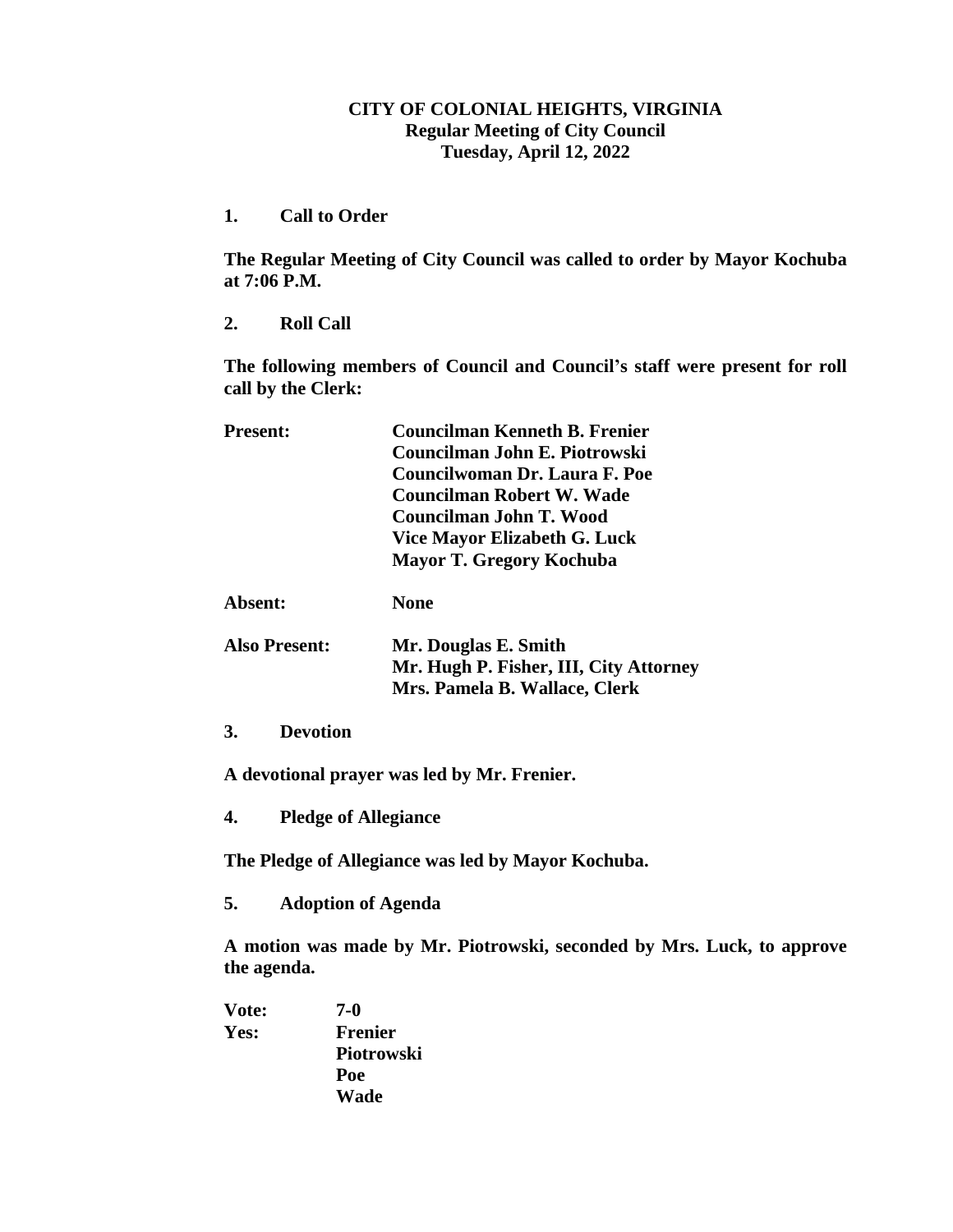|                   | Wood        |
|-------------------|-------------|
|                   | Luck        |
|                   | Kochuba     |
| No:               | <b>None</b> |
| Absent:           | <b>None</b> |
| <b>Abstained:</b> | <b>None</b> |

## **Motion: UNANIMOUS PASS**

**6. Declarations of Personal Interest**

**A declaration was read by Dr. Poe and filed with the Clerk.**

- **7. Commendations and Presentations**
	- **A. Recognizing Southern Construction Utilities, Inc. for their Emergency Repair Services for the City**

**Mr. Todd Flippen, Director of Public Works, recognized Mr. Mark Moody of Southern Construction, for efforts to assist the City during emergency situations during the past three years.**

**B. New City Employee Introductions Employees hired by the Fire & EMS Department and Public Works Department.**

**Mr. Flippen introduced Mike Campbell, the new Assistant Director of Public Works.**

**8. Reading of Manner of Addressing Council.**

**Mr. Fisher read the Manner of Addressing Council.**

**9. Written Petitions and Communications**

**There were none.**

- **10. Advertised Public Hearing**
	- **A. AN ORDINANCE NO 22-8 (First Reading) Changing the tax levy on certain tangible personal property for the tax year commencing January 1, 2022, and ending December 31, 2022 to be used for general**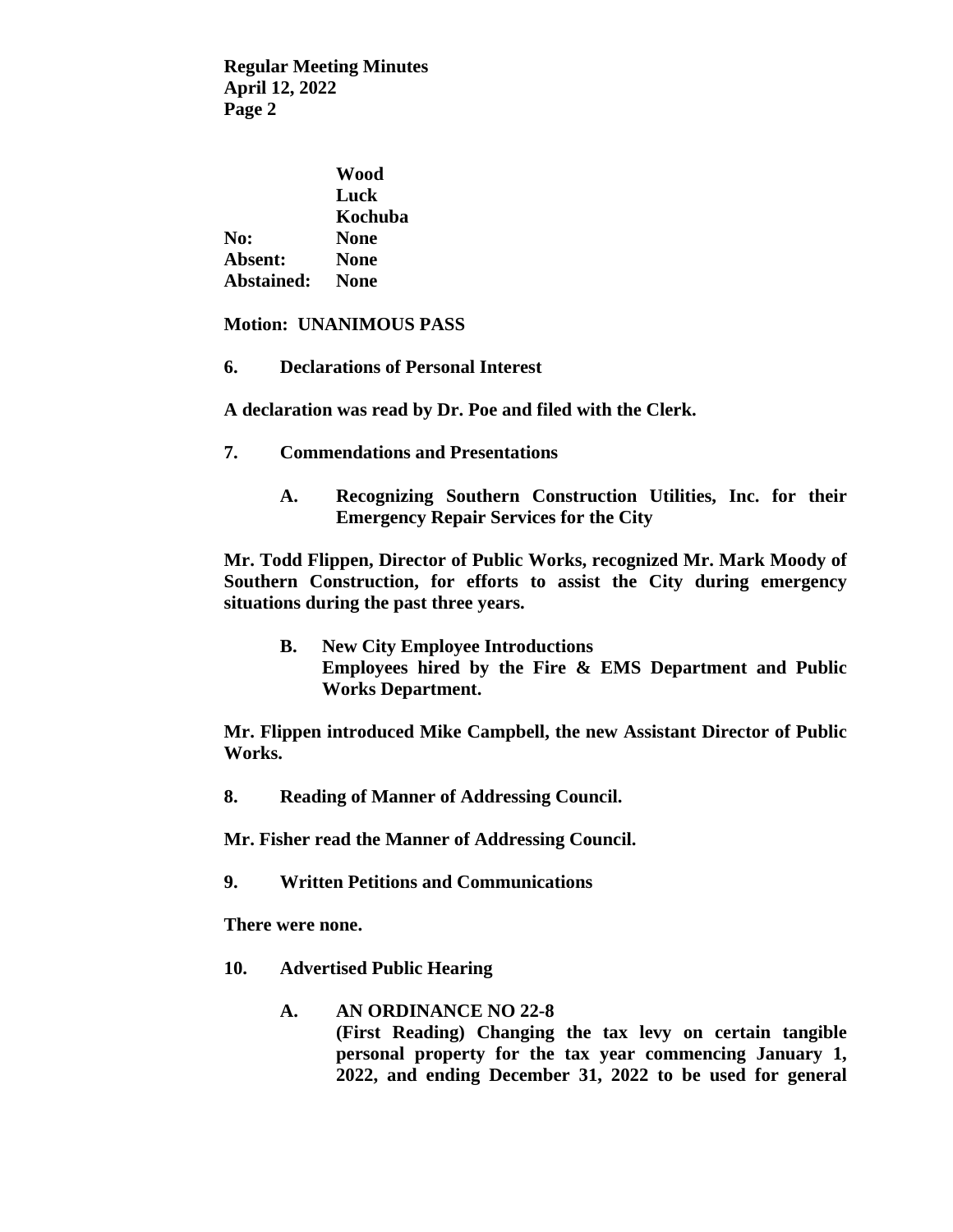> **municipal purposes; and repealing paragraph 1 of Ordinance Number 21-8.**

**Mr. Fisher advised of a modification to Ordinance No. 22-8, stating that the ordinance, as drafted, did not specifically list automobiles in general. Mr. Fisher continued by stating that the ordinance must be modified to include automobiles and re-advertised after such time, Ordinance No. 22-8 could be presented at the April 26, 2022 work session.**

**Mr. Smith provided various scenarios comparing the 2021 assessments using \$3.00 and \$3.50 per \$100 rate.** 

**With the needed changes to the ordinance, Mayor Kochuba stated Council would not vote on the ordinance; however, they would continue with the Public Hearing and opened the floor for public comment.**

**Public Comment: None**

**Council Comments:**

**There was much discussion relative to the suggested amounts provided by Mr. Smith. Mrs. Luck states she would prefer that the rate remain the same across the board. Directing his comment to Mrs. Luck's question, Mr. Fisher asked that Council confirm that Mr. Feasenmyer's staff would be able to carry out the request desired by Council.**

**Addressing Mr. Wood's question relative to the difficulty to differentiate between personally-owned and business-owned vehicles, Mr. Feasenmyer stated he did not feel it would be difficult and explained the process by which this would be carried out. Mr. Wood provided his rational for his request to reduce the rate to \$3.00 for personal motor vehicles and not business vehicles. Mr. Wood asked that his request be made in the form of a motion.**

**Mrs. Luck stated that due to the increased cost of other essentials for citizens, particularly assessments, she felt it was the right thing to do for citizens.**

**Mr. Piotrowski addressed the time frame for mailing the bills; further stating it may be necessary to provide an extension as was given the previous year.**

**After continued discussion, Mr. Fisher questioned whether to move forward with a hasty approval of the ordinance, given the large amount of new information provided. After deliberation by Council, given Mr. Fisher's concerns, it was the overall consensus of Council to further consider and discuss changes to the tax rate at the April 26, 2022 Council work session.**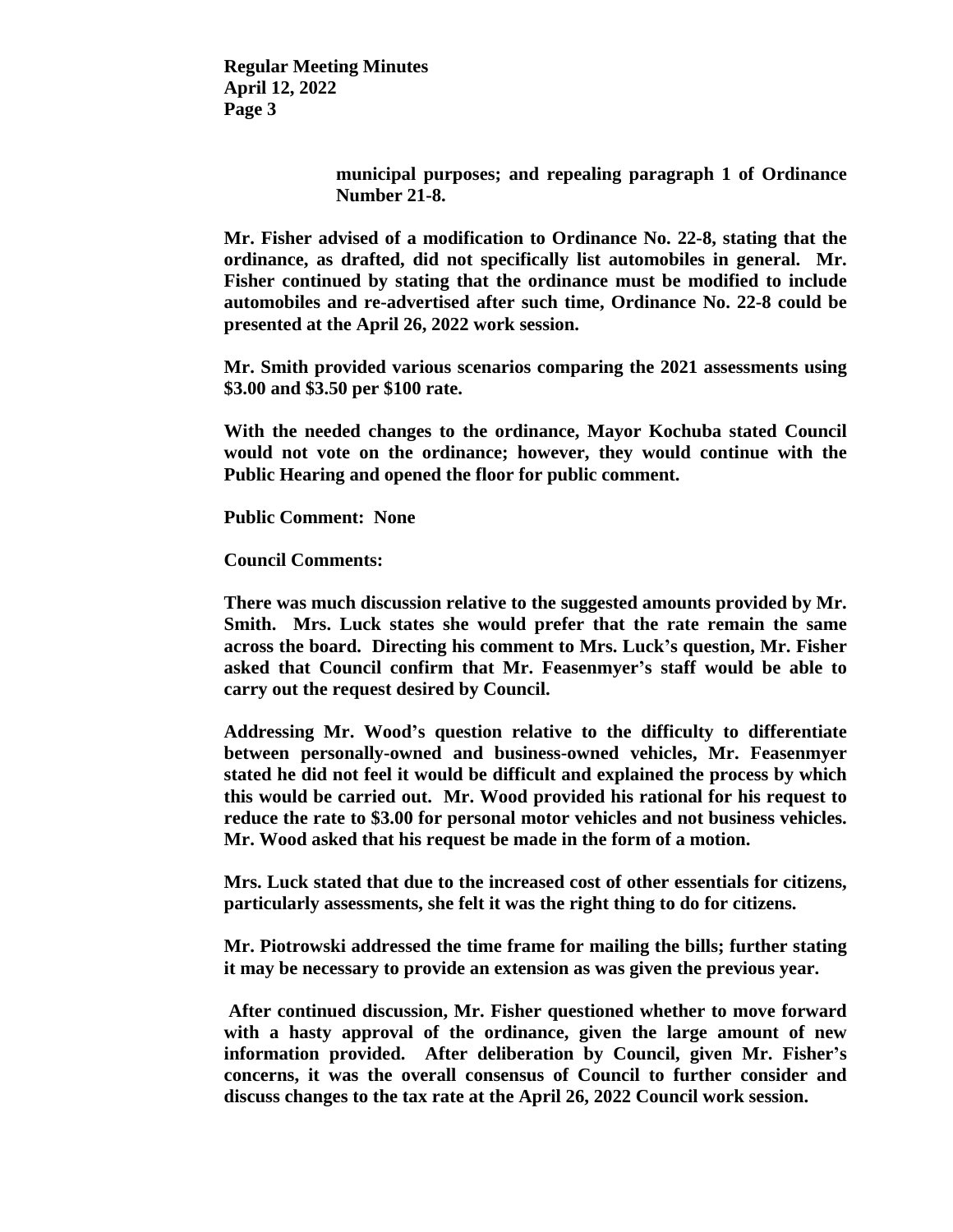**11. Hearing of Citizens Generally on Non-Agenda Items**

**Derward Rollison, 2006 Snead Avenue – Suggested Council consider making the area proposed for the apartments at the mall an industrial park, which would generate more revenue than retail.**

- **12. Consideration of Uncontested Minutes, Ordinances, Resolutions, and Motions in Accordance with the Consent Agenda**
	- **A. AN ORDINANCE NO 22-FIN-3 (Second Reading) To amend the General Fund Budget for the fiscal year beginning July 1, 2021 and ending June 30, 2022, by appropriating \$7900, consisting of 1) \$7,500 in E-Citation funds to the Police Department; and 2) \$400 in donations to the Library.**
	- **B. March 8, 2022 Special Meeting Minutes**
	- **C. March 8, 2022 Regular Meeting Minutes**
	- **D. March 15, 2022 Special Meeting Minutes**

**A motion was made by Dr. Poe, seconded by Mr. Wade, to adopt the Consent Agenda as presented.**

| Vote:      | 7-0            |
|------------|----------------|
| Yes:       | <b>Frenier</b> |
|            | Piotrowski     |
|            | Poe            |
|            | Wade           |
|            | Wood           |
|            | Luck           |
|            | Kochuba        |
| No:        | <b>None</b>    |
| Absent:    | None           |
| Abstained: | <b>None</b>    |
|            |                |

**Motion: UNANIMOUS PASS**

- **13. Introduction and Consideration of Ordinances and Resolutions**
	- **A. AN ORDINANCE NO. 22-FIN-7**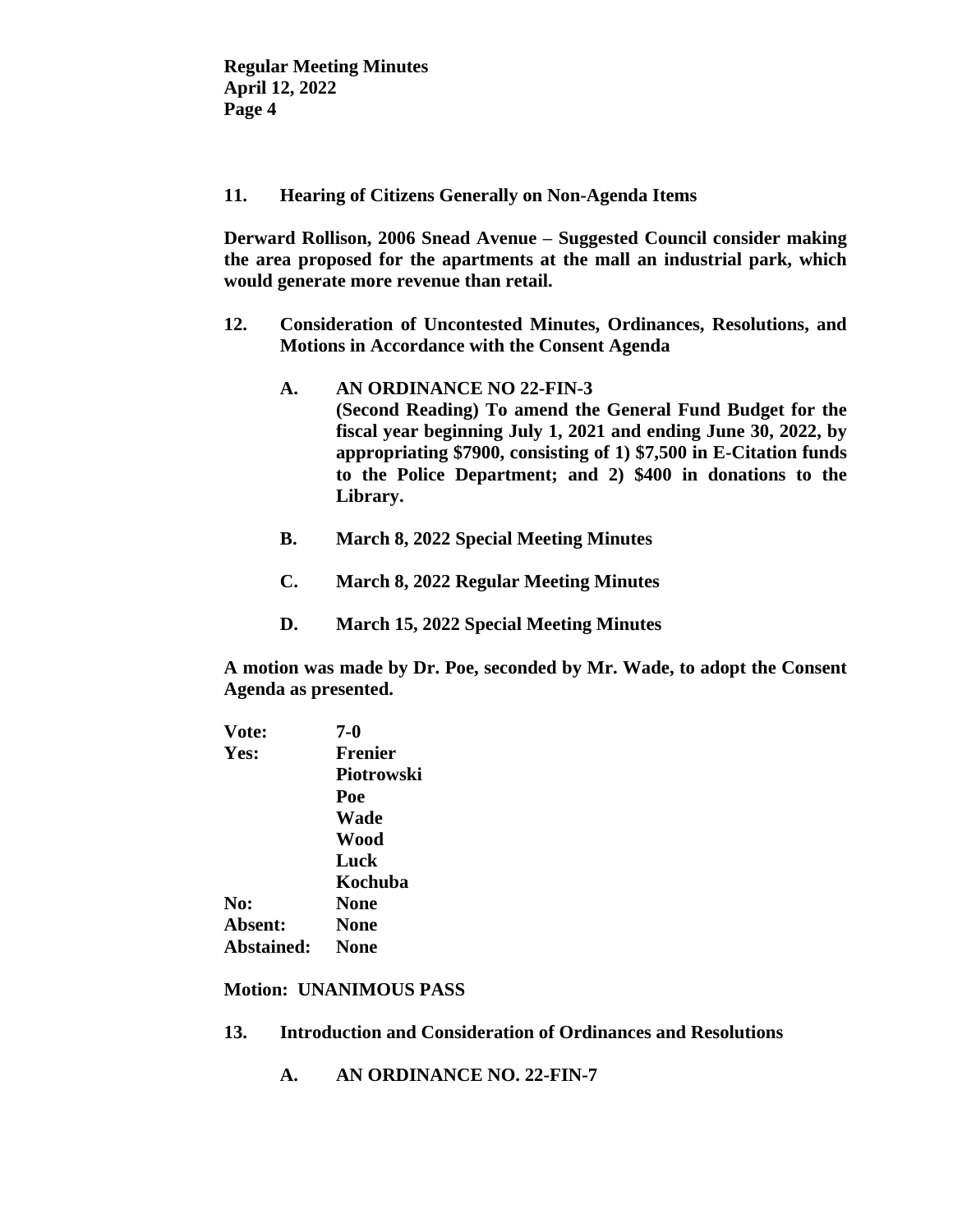> **(First Reading) To amend the General Fund Budget for the fiscal year beginning July 1, 2021 and ending June 30, 2022, by appropriating \$144,073, consisting of 1) \$2,043 in Asset Forfeiture funds to the Commonwealth's Attorney; 2) \$2,322 in donations to the Animal Shelter; 3) \$3,708 in Byrne Justice Grant funds for the police Department; and \$) \$136,000 in Restricted Fund Balance for Street Maintenance Pavement projects.**

**A motion was made by Mayor Kochuba, seconded by Dr. Poe, to adopt Ordinance No 22-FIN-7.**

**At the request of Mr. Smith, Mr. Flippen provided information relative to the \$136,000 in restricted fund balance for Street Maintenance pavement projects to include patching and crack sealing as needed in the southern end of the City. Additionally, Mr. Flippen addressed Mr. Piotrowski's question relative to the delay in fixing potholes and areas previously disrupted by main breaks be explaining that typically, patching and filling were not done in the winter months.**

| 7-0            |
|----------------|
| <b>Frenier</b> |
| Piotrowski     |
| Poe            |
| Wade           |
| Wood           |
| Luck           |
| Kochuba        |
| <b>None</b>    |
| <b>None</b>    |
| <b>None</b>    |
|                |

**Motion: UNANIMOUS PASS**

**14. Unfinished Business, Contested Ordinances and Resolutions, And Items Removed from the Consent Agenda.**

**There was none.**

- **15. Reports of Officers and Documents Related Thereto.**
	- **A. City Manager**
		- **1. Budget Calendar Revisions**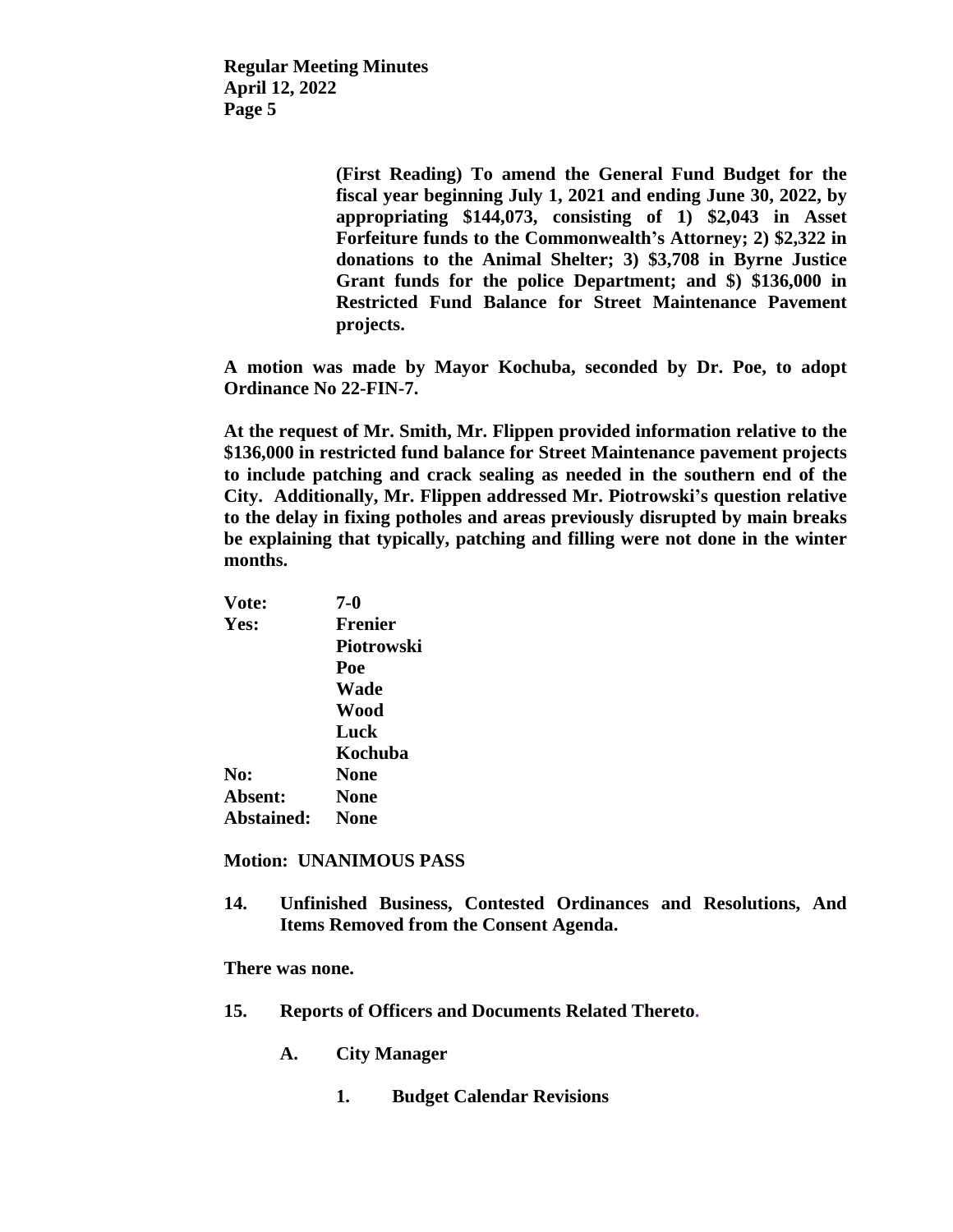**Mr. Smith stated that due to the changes in the Finance Department, he was requesting a delay of approximately one month in approval of the budget. Mr. Smith provided updates relative to the specific dates proposed for budget meeting discussion items. Mayor Kochuba noted the uncertainty and possible changes to locality budgets due to the late schedule for approval of the state's budget by the General Assembly.**

**2. General Activity Report**

**Mr. Smith provided an update on the Fall Line Trail and advised that a public meeting was being hosted by VDOT at the Hilton Garden Inn in Colonial Heights on May 5.**

**Continuing, Mr. Smith provided a brief update on the bond issuance advising that unfortunately, the City was not able to maintain the original lower interest rate as it had originally anticipated; however, they were able to work out a staggered interest payment schedule.**

**B. City Attorney**

**Mr. Fisher reported that his office had been busy addressing FOIA requests related to code violations, environmental issues on properties, and updated real estate data. Additionally, Mr. Fisher asked that Council recall their approval of a resolution for certificates of take concerning three properties impacted by the Westover Avenue Modernization Project and provided information relative to the current condemnation status of the properties.**

**C. Director of Planning and Community Development**

**Mrs. Payne advised that grass cutting season began April 1 and asked that reports of tall grass be reported directly to the Planning Office or through GovQA. Continuing, Ms. Payne advised that the next Planning Commission is scheduled for May 3 at 7:00 PM with three agenda items for discussion; one subdivision and two site plans.**

**Mr. Piotrowski requested that Ms. Payne provide him with zoning citations from the past two months.**

**16. Adjournment**

**There being no further business, a motion was made by Dr. Poe, seconded by Mayor Kochuba, and carried unanimously on voice vote to adjourn the meeting. The meeting was adjourned at 8:57 P.M.**